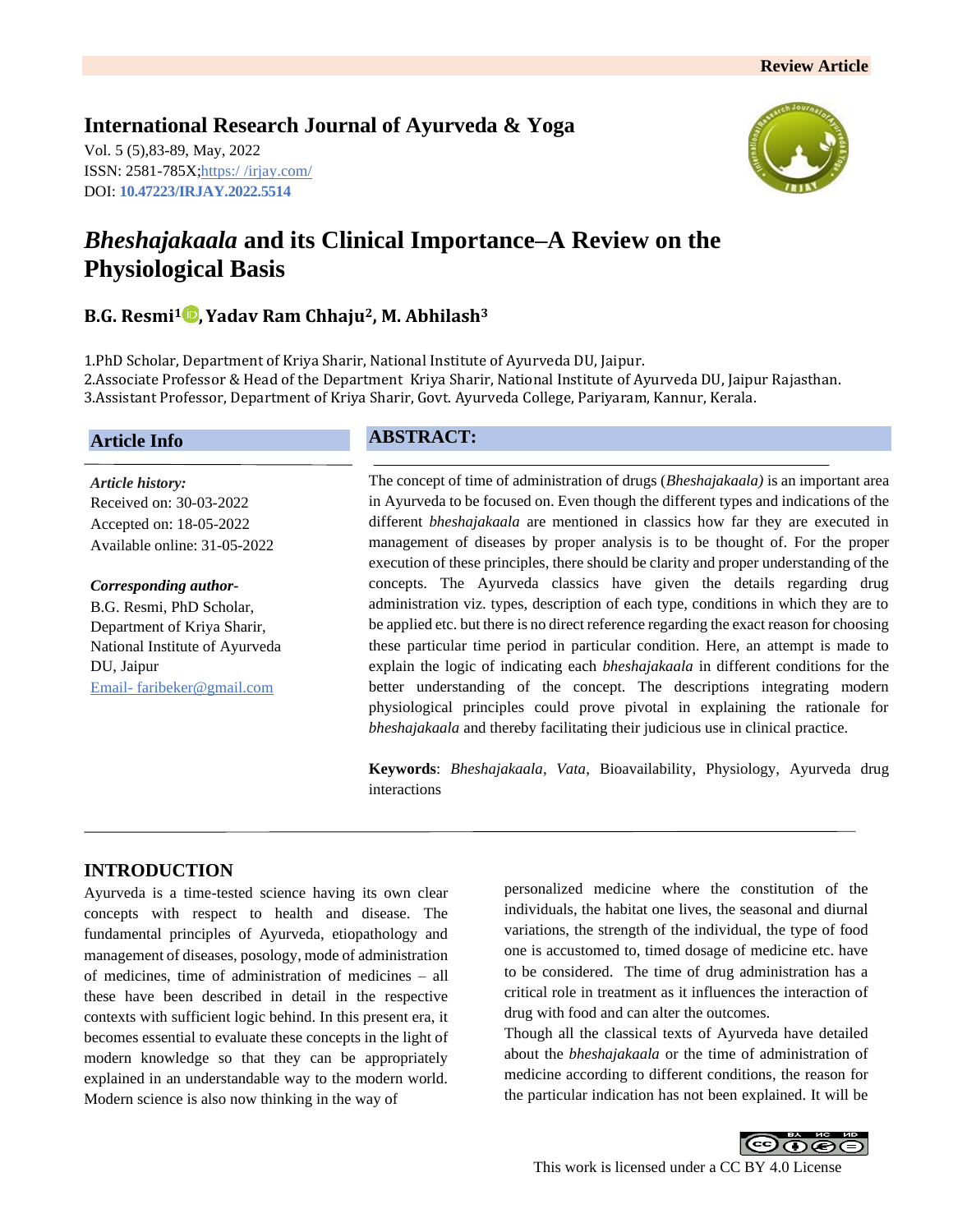more enlightening in the treatment aspect if we can understand their physiological basis. Apart from the evaluation of the disease (*rogapareeksha)*, patient (*rogipareeksha)*& the choice of treatment, there are certain factors which can modify the effect of treatment like *anupana (medium along with which medicine has to be taken)*, *bheshajakaala* etc.

"*Bheshaja*", one among the four-fold requirements for the successful treatment as mentioned in Ayurveda classics (*chatushpaada)*, <sup>1</sup> has been defined as that which helps us to overcome the fear of diseases. While detailing the qualities of *bheshajakaala*, *Acharya Susrutha* has said that which is administered properly at proper time can only be called *bheshaja*. <sup>2</sup> *Kaala* is the time. In *Charaka Samhita Chikitsasthana*, it is said *kaala* are of various types depending on *dina (day)*, *atura (patient)*, *oushadha (medicine*) etc.<sup>3</sup> and this time depending on medicine (*oushadhaapekshikaala*) is what we call the *bheshajakaala*. Thus, *bheshajakaala* can be said as the suitable time for the administration of medicine to get a desired effect**.**

### **METHODOLOGY**

All the major classical texts of Ayurveda were referred for the descriptions regarding the concerned subjects. Charaka Samhita Chikitsasthana, Susuruta Samhita Uttara Tantra, Ashtanga Samgraha Sootrasthana, Ashtanga Hrudaya Sootrasthana and Sarngadhara Samhita Poorvakhanda along with their commentaries specifically emphasizing on the topic *bheshajakaala* have been studied. Modern physiology textbooks discussing the topics of gastrointestinal physiology, food and drug interactions, bioavailability etc were also referred. Several scientific online databases were also searched to avail the articles on *bheshajakaala* and principles of modern physiology in relation with digestion and absorption. *Bheshajakaala*, Ayurveda drug interaction, food-drug interaction, bioavailability etc were the keywords used for searching. The purpose of the study is to explore the possible physiological principles behind the indication of different therapeutic times in the classical texts of Ayurveda. This better understanding of the principles give a rationale in choosing the time of administration of medicines which can augment the expected results of treatment.

#### **Bioavailability**

When a drug is taken, its digestion, absorption and metabolism depend on its bioavailability. Bioavailability is the fraction of administered medicine available in systemic

circulation.<sup>4</sup> The bioavailability of a drug is largely influenced by the food intake. The drug disintegration, drug dissolution, drug transit through gastrointestinal tract and metabolic transformation of drugs are also interfered by the food. Depending on the type of food, this interaction may vary. Some foods may augment the drug action whereas some others may hamper with the drug action. Iron containing drugs are better assimilated in presence of citrous foods whereas tea, coffee and dairy products hamper the iron absorption.<sup>5</sup> Thus, the foods taken along with drugs have short term as well as long term effects on the systemic bioavailability of drugs by influencing the absorptive and biotransformation processes.<sup>6</sup> Among the factors which can alter the bioavailability of a drug like physical properties, formulation, gastric emptying etc. only those essential to understand the possible physiological principles behind each *bheshajakaala* are dealt here.

#### **Significance of** *annakaala*

The bioavailability of a drug will be altered by food and fluid intake, rate and extent of absorption, pre-systemic metabolism and systemic drug clearance. Hence *bheshajakaala* is said in relation with *annakaala***.** Different food interactions and food-drug interactions in the light of gastrointestinal physiological events can be used to explain these complicate mechanisms of assimilation of food and medicine into the body and then to the target cells.

#### **Significance of** *bheshajakaala*

The prime difference of ayurveda medicines with respect to modern drugs is that in Ayurveda, either whole of a drug/plant product(s) or formulation is given which has to undergo the process of digestion, absorption, assimilation etc. just like food we take; unlike modern medicine oral drugs, which mostly will be an extract or chemical constituent or alkaloid that can directly go to the stage of absorption and assimilation. Therefore, the administration of ayurveda drugs has to be done keeping in mind the phases and processes of digestion. For instance, the modern drug absorption is increased when the gastric emptying occurs at a faster rate as there is no need for the drug to be digested. But an ayurveda drug should first be digested properly, hence slow gastric emptying will enhance the absorption from intestine. Though drug and food can alter the bioavailability of a drug, their temporal relation also plays the decisive role in the rate of absorption. Hence every time a medicine is administered, along with food and drug, time of administration should also be considered.

#### **Physiological significance**

When a drug is administered; there will be changes in circulation, secretion and motility in GIT, altogether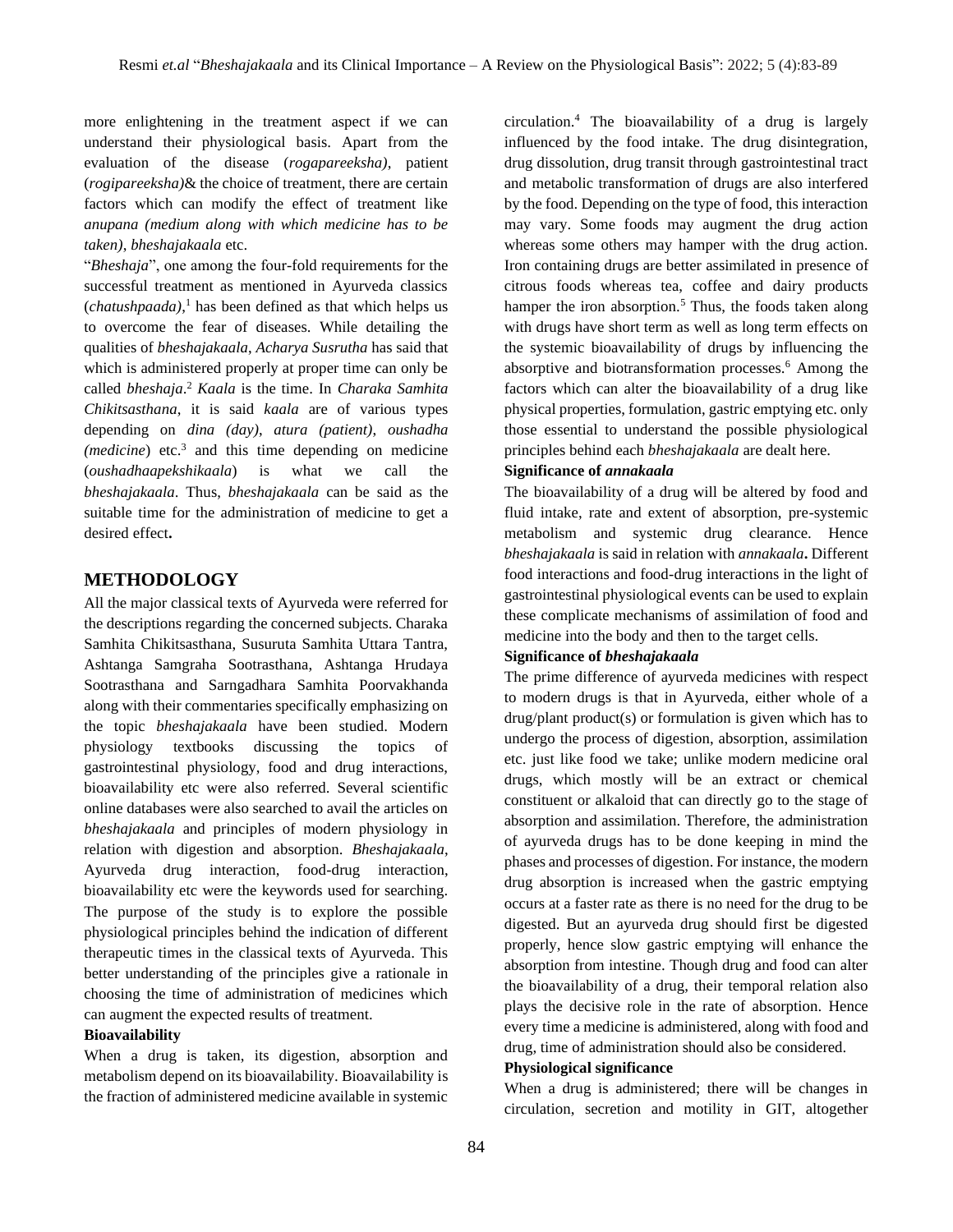having a significant impact on the rate of absorption. The key factor which the physician has to bear in mind is "the rate of absorption is in inverse relation with that of stomach emptying", i.e., as the gastric emptying is delayed, the time for absorption from intestine is increased.<sup>7</sup> The site of absorption of the drug again depends on the constituents as lipid, protein, or carbohydrate in content.

The different opinions of the eminent Ayurveda scholars on the time of administration of medicine as mentioned in classics are given in table number  $1.^{8-12}$ . The different *bheshajakaala* mentioned by various *Acharya* can be included in the 11 *aushadha kaala* of *Ashtanga Samgraha* and how the drug is to be administered in each type of *bheshaja kaala* and the different conditions in which they are to be applied are given in table 2.<sup>13</sup>

### **Targeting** *panchavata (Five types of vayu as mentioned in Ayurveda classics)*

The concept of *bheshajakaala* has been evolved emphasizing the vitiation of *panchavata*. This is mainly because of the supremacy of *Vataroga (diseases due to vitiated humor, Vata)* over the others as far as number and prevalence are concerned. Also, for any disease to manifest, the movement of *pitta* and *kapha dosha* from their respective seat and localization in a different site occur only with the help of *vatadosha,<sup>14</sup>* As per Ayurveda, *vata, pitta* and *kapha* are the three basic humors *(dosha)* present in the body.<sup>15</sup> These humors are further narrated as five types.<sup>16</sup> The five divisions of *Vata dosha* are *Pranavata, Udanavata, Vyana vata, Samana vata* & *Apana vata*. When the divisions of *vata dosha* as described in classics are thoroughly studied, their functions can be attributed generally as follows,17,18

*Apanavata***:** all the functions of lower lumbar and sacral segments helping in defecation, micturition, parturition etc. can be said as that of *apana*.

*Samanavata***:** the extrinsic ANS in the gut and the intrinsic ENS controlling the peristalsis and secretomotor activity can be said as that of *samanavata*.

*Vyanavata***:** most of the ANS including sympathetic and parasympathetic, helping in the voluntary activities and vital involuntary activities including energy metabolism at cellular level can be attributed to *vyana***.**

*Udanavata***:** the reticular formation from pons, cervical upto T6 innervating the muscles aiding in articulation, respiration etc. can be said as that of *udana*.

*Pranavata*: the reticular formation from brainstem to medulla with higher brain centres helping in deglutition, belching, respiration etc**.** 

### **Possible physiological principles behind each**  *bheshajakaala*:

- **1.** *Abhaktha***:** Here drug is given in empty stomach. A better definition is given by *Hemadri* as, in *abhakta* medicine is administered after the digestion of ingested food and after the digestion of medicine, food is to be given.<sup>19</sup> It corresponds to the cephalic phase of gastric secretion which occurs even without food in stomach. Such secretions will be rich in enzymes and HCl. Here it is indicated in conditions where ANS, ENS and higher controlling centres are intact. The problem will be with secretory mechanism. To stimulate the secretory mechanism, highly potent medicines are needed which in turn requires highly acidic gastric juice to digest them which are present in the cephalic phase. To withstand all these processes within the body, the patient should have adequate strength. Hence, indicated in *balavaan* (strong persons) and obviously contraindicated in *sukumara* (tender persons*)*.
- **2.** *Pragbhaktha***:** Here drug is given prior to food. The administered drug reaches the stomach first and will be emptied to the intestine at a faster rate, will be digested and absorbed more easily and will directly stimulate the parasympathetic system. This *bheshajakaala* is indicated in *apanavaigunya (*vitiation of *apanavayu)*. So, in conditions like constipation, the drugs given as *pragbhaktha* will directly stimulate the gastrocolic reflex, which help in mass peristalsis resulting in normal defecation. Likewise, the action in other conditions like urinary retention etc. can also be explained. In obese patients where thinning therapy is the aim (*kriseekarana)*, motility is targeted rather than absorption. When motility increases, absorption decreases; hence in obese, those medicines which increase the motility are to be administered as *pragbhaktha*.
- **3.** *Madhyabhaktha*: Here drug is given in between food. So, the drug will be emptied slowly to intestine increasing the degradation in lower pH of stomach. It augments the activity of gastric juice, bile and pancreatic juice which together keep the digestive functions of GIT intact. This *bheshajakaala* is indicated in *samanavaigunya (derangement of samanavata)*. Hence in conditions like indigestion, medicines are to be administered along with food (as *sabhakta)* targeting the correction of enzymatic activity. In *samanavaigunya*, *Agni* will be hampered which in turn affects *pitta*. Therefore, in *pittajavyadhi* (diseases of *pitta* vitiation) also this *kaala* is to be opted.
- **4.** *Adhobhaktha***:** in this *bheshajakaala* drug is given after food. Here the initial portion of food will be emptied to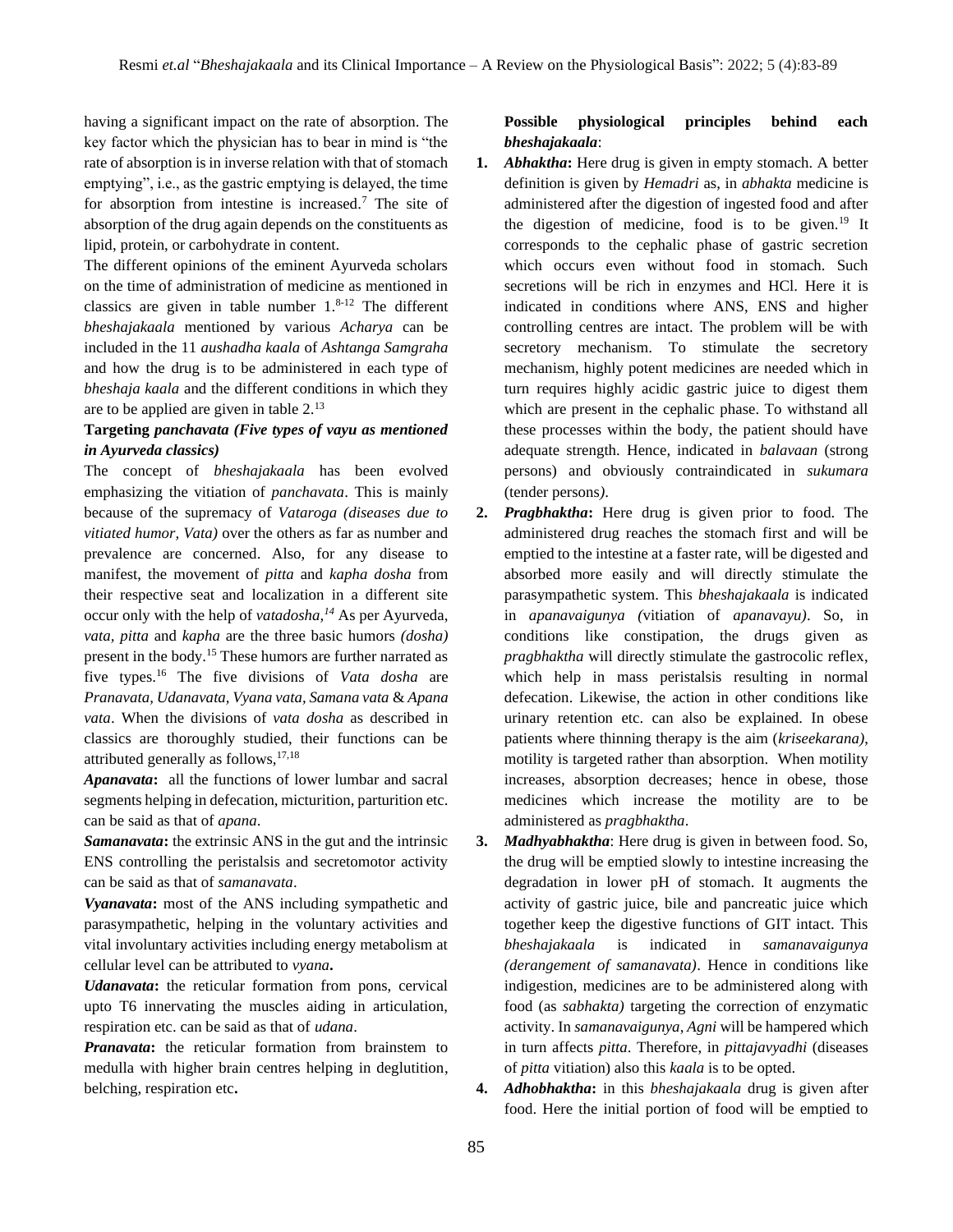intestine and the latter undigested food and administered drug will be retained in the stomach and will be emptied to intestine only by next housekeeper phase of the fasted cycle. This ensures maximum absorption from intestine**.** It is Indicated in *vyanavaigunya* (vitiation of *Vyanavayu*) after morning meal and *udanavaigunya (*vitiation of *Udanavayu)* after evening meal. This can be explained as follows:

To make avail the medicinal effects for whole day long in order to perform all the functions mentioned under *vyanavata*, it might be suggested as *adhobhaktha*. We know morning meal is much important when compared to evening meal as it provides more nourishment and helps to perform all those vital functions which are the same as that said under *vyana*. In conditions like P.E.M., continuous intake of nutrient deficient food leads to *vyanavaigunya* inactivating the metabolizing enzymes at tissue level. To correct this administration of drugs as *adhobhaktha* preferably after morning meal is suggested.

In *udana*, as it resides in *uras* (thoracic region), the normal vitiation of *kapha* in the initial period of night and the *seetatwa* (coldness) of the night may aggravate it. So, in conditions like pharyngitis, laryngitis etc., in order to keep the benefits of medicines all through the night, medicines are advocated as *adhobhaktha* in the evening. After food as there is increase in *kapha*, in *slaishmikavyadhi* (diseases due to vitiated *kapha*) also it is indicated.

- **5.** *Antharabhaktha:* In this *bheshajakaala,* after morning meal gets digested drugs are given at afternoon, then evening meal and likewise at night also. It corresponds to the inter-digestive period where a little gastric juice will be produced which is of non-oxyntic type.<sup>20</sup> Hence indicated in *abala* (weak persons), *vrudha* (old age) etc. as their *oushadha* will be *mridu* (less intense) which require only less potent digestive juice.Another indication is *vyanavaigunya* as maximum absorption is to be ensured here by prolonging the digestion of medicine. In *antharabhaktha*, ample time is available for digestion and absorption. So, drugs with higher diffusion coefficient are a choice in *vyanavaigunya* as it may be dissolved slowly, released gradually over time with longer duration of action**.**
- **6. & 7.** *Sagrasa* **&** *Grasanthara* **indicated in**  *pranavaigunya***.**

As *pranavata* helps in *annapravesana* (entry of food to GIT), it has a major role in deglutition reflex. When affected it causes conditions like dysphagia, achalasia cardia etc. so when drug is given as *sagrasa*, i.e., with every morsel it will stimulate such reflexes helping in swallowing.

In *grasanthara,* after every morsel drug is given, it is indicated in *hridroga* (cardiac ailments) etc. Apart from mere cardiac diseases, GERD, vomiting etc. can be included under *hridroga*. In such cases, food itself is the stimulus and to suppress such stimuli medicine is given after every morsel.

**8.** *Muhurmuhu***:** frequent administration of medicine is indicated in *swasa* (respiratory ailments), *kasa* (cough), *chardi* (vomiting) like conditions. Either allergic or *kapha* predominant conditions are said here. The mediators of allergy such as histamines will be released continuously into the blood stream. In order to maintain the bioavailability and plasma concentration of drugs which suppress their release in an optimum level, frequent administration is recommended.

**9.** *Nisi***:** also called as *naisam* by *Hemadri*, is indicated in *jatroordhwagata vyadhi* (diseases affecting region above neck). It has been proven that absorption is much better in lying posture when compared to standing posture because the rate of gastric emptying is less in lying posture when compared to sitting, standing etc. thereby giving enough time for digestion. The slow emptying also ensures maximal absorption from intestine. Hence in conditions which require rest, repair, increased circulation etc. can be given as *nisi*.

**10.** *Sabhaktha***:** It applies the same principle as that of *madhyabhaktha.*

**11.** *Samudga***:** Here combined principle of *pragbhaktha* and *adhobhaktha* is applied.

# **DISCUSSION**

A drug given at different *bheshajakaala* may have different results. If we consider the administration of *Rajanyadi Choorna<sup>21</sup>* in children, the effect of the medicine varies according to the time of administration. When given as *Prakbhaktha*, it acts as laxative in constipation. When the same medicine is given as *Madhyabhaktha*/*sabhaktha*/*sagrasa,* it kindles digestion (*deepana*) and best suitable in indigestion. In *Adhobhaktha*  (morning), it provides *bala*, *varna* etc. and effective in nutritional deficiency. When given as *Adhobhaktha*  (evening), it corrects *udana vata* and hence beneficial in lower respiratory tract infection.

In allergic conditions including *swasa*, *kasa* (allergic asthma, allergic bronchitis) etc. *Muhurmuhu* is the choice of administration. In *jatroordhwagata vyadhi* as in allergic rhinitis, administration of drug at *Nisi* is the best choice.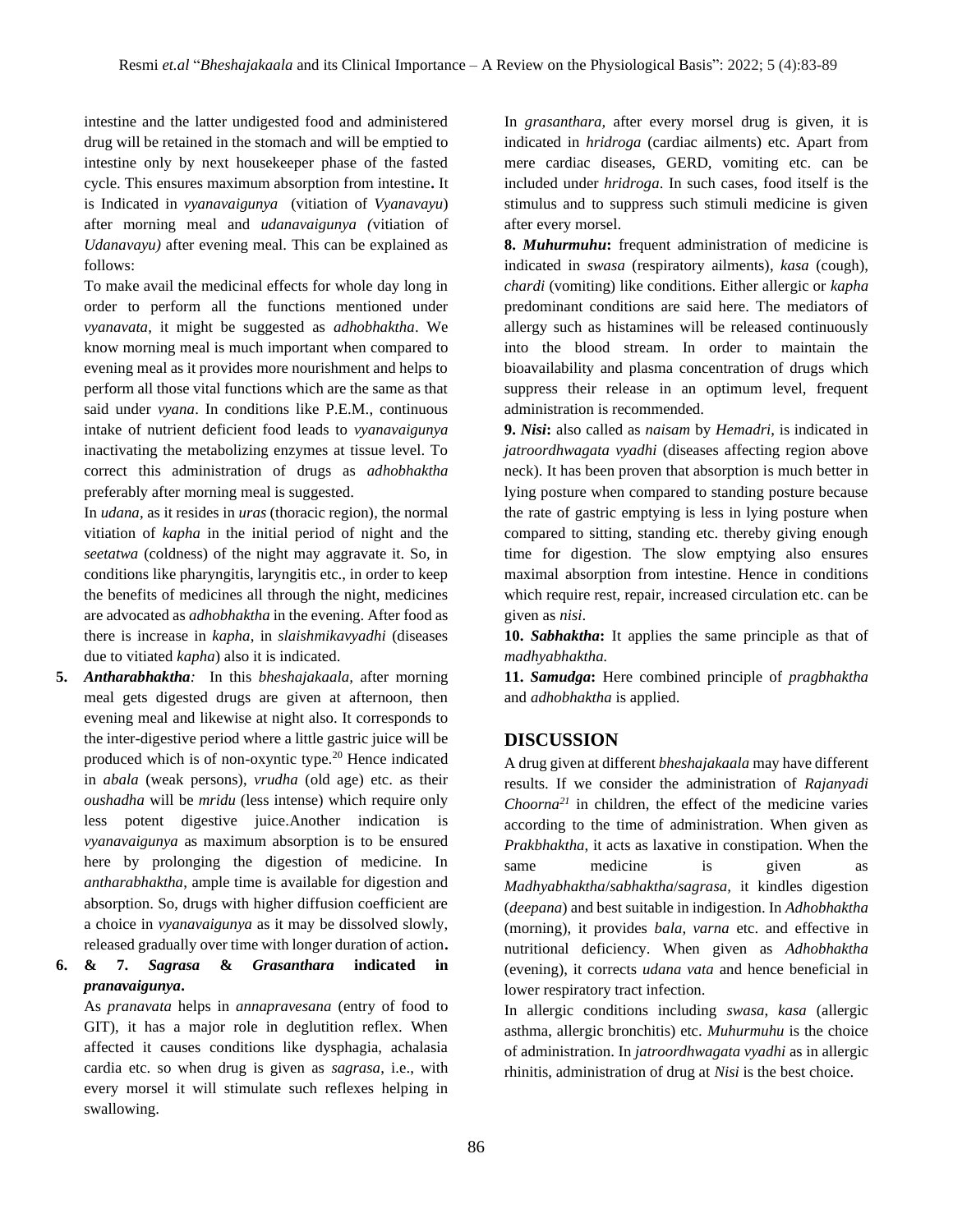### **CONCLUSION**

*Bheshajakaala* widens the spectrum of application of medicine. It can be very well understood from the above facts that "*bheshajakaala*" is said in our classics to judiciously advocate medicines. Practically, the administration of medicines for the given indications preferably in the specified *kaala* may give better results. In short, apt medicine in apt medium at apt time gives the maximum result.

# **Acknowledgements- Nil Conflict of Interest – None Source of Finance & Support – Nil**

### **ORCID**

*B.G. Resmi* <https://orcid.org/> 0000-0002-0416-2352

### **REFERENCES**

- 1. Murthy RS, Vagbhata, Ashtanga Samgraha, Vol I Sutrasthana Ch.2 Ver.21, Varanasi: Chaukhambha Orientalia, 6<sup>th</sup> edition: 2002.pp. 27
- 2. Shastri AD, Susruta, Susruta Samhita, Sootrastana 34/23, Varanasi: Chaukhambha Sanskrit Sansthan, Reprint 2019.pp.167
- 3. Shastri P, Agnivesa, Charaka samhita of Acharya Charaka, Dridhabala krit, Chikitsasthana Ch.30 Ver.296; Varanasi: Chaukhambha Viswabharati, Reprint 2002.pp.880
- **4.** Available

from[:https://en.wikipedia.org/wiki/Bioavailability](https://en.wikipedia.org/wiki/Bioavailability)

- 5. Cadman B, Foods and meal plan for iron deficiency, Medical News Today, July 7 2021 available on <https://www.medicalnewstoday.com/articles/322336>
- 6. Melander A. Influence of Food on the Bioavailability of Drugs. *Clin Pharmacokinet* **3, 1978,** 337–351. <https://doi.org/10.2165/00003088-197803050-00001>
- 7. K Sembulingam, Essentials of Medical Physiology, 8<sup>th</sup> edition, chapter 41,2009.pp. no.284
- 8. Acharya YT, Agnivesa, Charaka samhita of Acharya Charaka Dridhabala krit, edited, Chikitsasthana Ch.30 Ver.297; Varanasi: Chaukhambha Surbharatri prakashan, 2021.pp. 646
- 9. Acharya YT, Susruta, Sushruta Samhita, Uttartantra, Ch.64 Ver. 64, Varanasi: Chaukhambha Surbharatri prakashan; 2019.pp.813.
- 10. Tripathi B, Vagbhata, Ashtanga Hrudayam, Sootrasthana Ch.13 Ver.37-41, Varanasi: Chaukhambha Sanskrit Pratishthan, 2009.pp.190
- 11. Gupta A, Vagbhata, Ashtanga Samgraha, Vol.1 Sutrasthana Ch.23 Ver.12, publisher Krishna Das Academy, 2002.pp.181
- 12. Tripathi B, Sarngadharacharya, Sarngadhara Samhita, Poorvakhanda Chapter 2 verse 2, Varanasi: Chaukhambha Subhratri Prakashan, 2009.pp.18
- 13. Tripathi RD, Vriddha Vagbhata, Ashtang Sangraha, Sutrasthana Ch.23 Ver.12-22 Varanasi: Chaukhambha Sanskrit Pratishtan 2009.pp. 428-430
- 14. Tripathi B, Sarngadharacharya, Sarngadhara Samhita, Poorvakhanda Chapter 5 verse 2, Varanasi: Chaukhambha Subhratri Prakashan, 2009.pp.42
- 15. Murthy RS, Vagbhata, Ashtanga Samgraha, Vol I Sutrasthana Ch.19/ Ver.1, Varanasi: Chaukhambha Orientalia, 6<sup>th</sup> edition: 2002.pp. 349
- 16. Murthy RS, Vagbhata, Ashtanga Samgraha, Vol I Sutrasthana Ch.20 Ver.2, Varanasi: Chaukhambha Orientalia, 6<sup>th</sup> edition: 2002.pp.368
- 17. Sastri VVS, Tridosha Theory, Published by Department of Publications, Arya Vaidya Sala, Kottakkal, 5<sup>th</sup> edition 2009.pp.89
- 18. Abhilash M, Lakshmi V, Aavaranam. 2nd ed. Kottakkal: Arya vaidya sala Publication Division; 2016. Pp.13- 22.
- 19. Shastri HS, Hemadri, Ayurveda Rasayana, Commentary on Ashtanga Hrudaya of Vagbhata,Paradakara Bhishagacharya, Sootrasthana Ch.13 Ver.37, Varanasi: Chaukhambha Subharatri Prakashan 2009.pp.218
- 20. Guyton and Hall, Textbook of Medical Physiology, 3rd South Asia edition, Section VI, Chapter 67.2009.pp.442
- 21. Shastri HS, Vagbhata, Ashtanga Hrudaya, Paradakara Bhishagacharya, Uttarasthana 2/38-40, Chaukhambha Subharatri Prakashan, 2009.pp.783

**How to cite this article:** Resmi B.G, Chhaju YR, M Abhilash "*Bheshajakaala* And Its Clinical Importance – A Review On The Physiological Basis" IRJAY.[online]2022;5(5);83-89. Available from: [https://irjay.com](https://irjay.com/) DOI link- https://doi.org/10.47223/IRJAY.2022.5514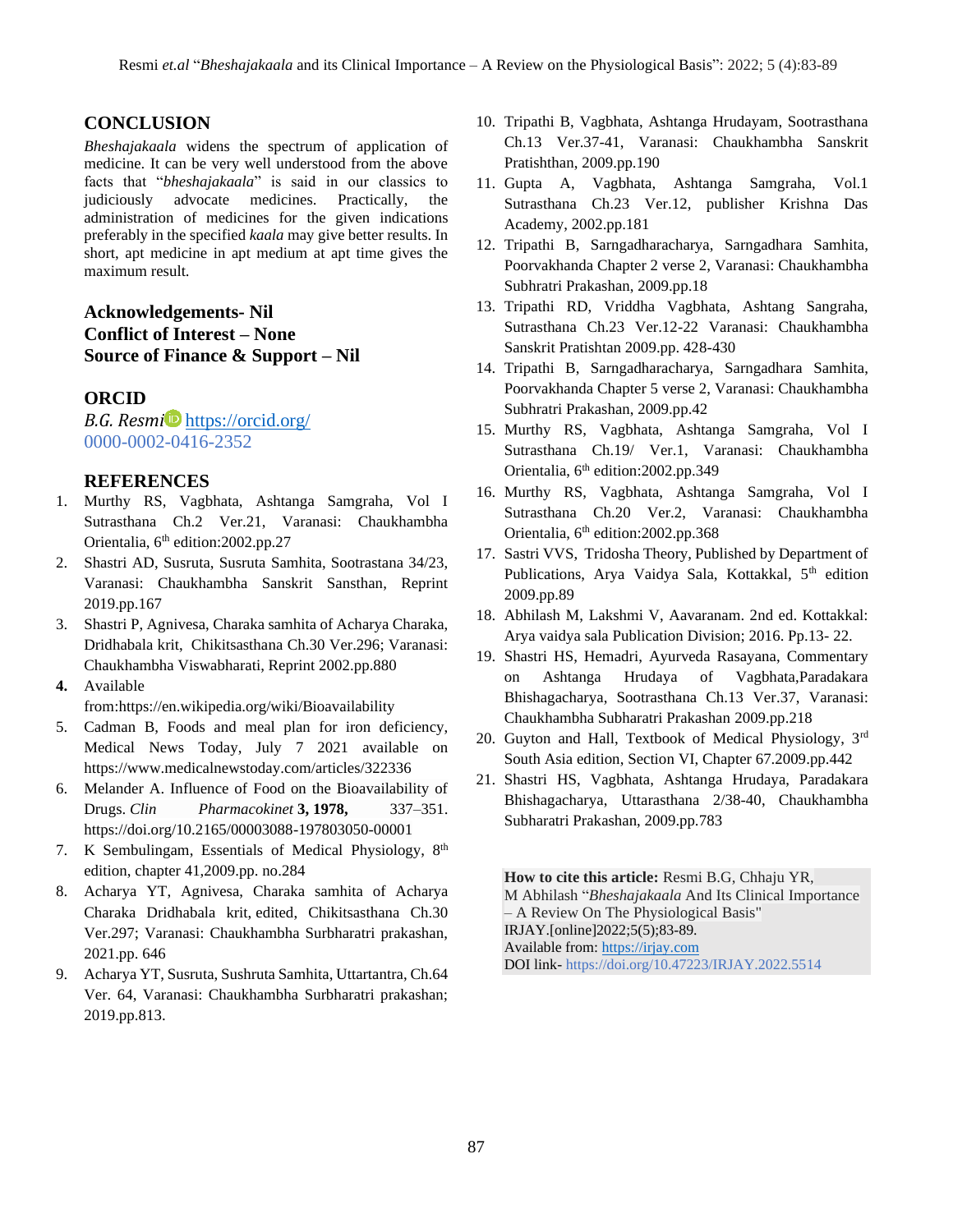| S.No           | Charak Samhita <sup>8</sup> | Susruta Samhita <sup>9</sup> | <b>Ashtang</b> | <b>Ashtang</b>         | Sharangadhar          |
|----------------|-----------------------------|------------------------------|----------------|------------------------|-----------------------|
|                |                             |                              | Hridaya $10$   | Sangraha <sup>11</sup> | Samhita <sup>12</sup> |
| $\mathbf{1}$   | Nirannam                    | Abhakta                      | Abhakta        | Abhakta                | Suryodaya             |
|                |                             |                              |                |                        | (pratah)              |
| $\overline{2}$ | Bhuktadau (pratah           | Pragbhakta                   | Pragbhakta     | Pragbhakta             | Pragbhakta            |
|                | kaal)                       |                              |                |                        |                       |
|                | Bhuktadau                   | Madhya Bhakta                | Madhya Bhakta  | Madhya Bhakta          |                       |
|                | (sayam kaal)                |                              |                |                        |                       |
| 3              | Bhukta Madhya               | Madhya Bhakta                | Madhya Bhakta  | Madhya Bhakta          |                       |
| $\overline{4}$ | Bhukta paschat              | Adhobhakta                   | Adhobhakta     | Adhobhakta             | Adhobhakta            |
| 5              |                             | Antarabhakta                 |                | Antarabhakta           |                       |
| 6              | Bhakta sayuktam             | Sabhakta                     | Sabhakta       | Sabhakta               |                       |
| 7              | Samudga                     | Samudga                      | Samudga        | Samudga                |                       |
| 8              | Muhurmuhu                   | Muhurmuhu                    | Muhurmuhu      | Muhurmuhu              | Muhurmuhu             |
| 9              | Grase                       | Grase bhakta                 | Grase Sagraasa | Grase Sagraasa         |                       |
| 10             | Grasantara bhakti           | Grasantara bhakta            | Grasantara     | Grasantara             |                       |
|                |                             |                              | bhakta         | <b>bhakta</b>          |                       |
| 11             |                             |                              | Nishi          | Nishi                  | Nishi                 |
| Total          | 10                          | 10                           | 10             | 11                     | 5                     |
| no.            |                             |                              |                |                        |                       |

**Table 1: Types Of** *Bheshajakaaala* **According To Different Ayurveda Classics**

# **Table 2: The Indications Of Different** *Bheshajakaala* **As Mentioned In Ashtanga Sangraha<sup>13</sup>**

| S.No           | Ashtang       | Time<br>of<br>drug | Vayu involved            | <b>Health conditions</b>                                                                                                      |
|----------------|---------------|--------------------|--------------------------|-------------------------------------------------------------------------------------------------------------------------------|
|                | Sangraha      | administration     |                          |                                                                                                                               |
| 1              | Abhakta       | Medicine alone     |                          | Only in strong persons                                                                                                        |
| $\mathfrak{D}$ | Pragbhakta    | <b>Before</b> food | Apana Vayu               | To strengthen lower part of body, to<br>cure diseases in lower part of body,<br><i>in leaning therapy</i>                     |
| 3              | Madhya Bhakta | In between food    | Samana Vayu              | Gastrointsestinal/abdominal<br>diseases, Pittaja diseases                                                                     |
| $\overline{4}$ | Adhobhakta    | After food         | Vyana Vata<br>Udana Vata | To strengthen upper part of body, to<br>cure diseases in upper part of body,<br>in stoutening therapy, in kaphaja<br>diseases |
| 5              | Sabhakta      | Along with food    |                          | Children, in tender and delicate                                                                                              |